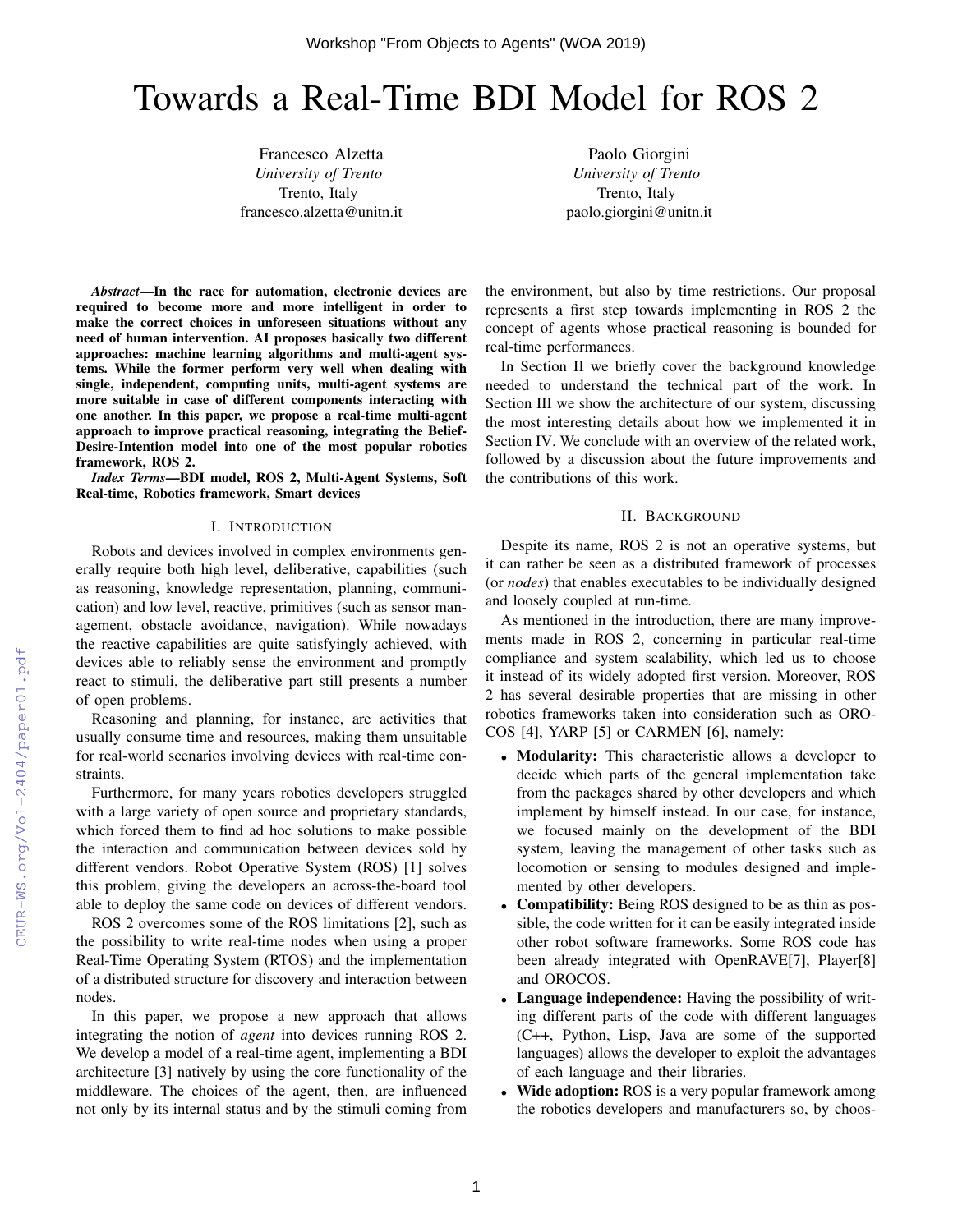ing it, we are widening the possible application fields of our work.

The main concepts of ROS 2 are: *packages*, *nodes*, *messages*, *topics*, and *services*.

- Packages are collections of nodes, datasets, configuration files and anything else that logically constitutes a useful module, where module is intended as an easy-to-consume piece of software that can be nimbly reused by other users.
- Nodes are processes responsible for performing computations. They can be seen as entities that can execute code and communicate with each other.
- Messages are simple data structures that comprise typed fields. Standard primitive types (integer, floating point, boolean, string) are supported, as long as arbitrarily nested structures and arrays. Messages are passed between nodes when they have to share information. boolean, string) are supported, as long as arbitrarily nested structures and arrays. Messages are passed between nodes when they have to share information.<br>• Topics can be seen as containers in which the publishing
- nodes send out messages that will be gathered by the subscribing nodes. For each topic, there may be multiple concurrent publishers and subscribers, and each node may publish and/or subscribe to multiple topics. This publishsubscribe pattern allows the system to be more scalable, since new nodes can be added and start publishing and/or subscribing to already existing topics in a totally transparent way to all the other nodes, which do not need to be aware of the newly joined nodes. ws<br>n t<br>alre<br>the
- Services are used when the designer of the system wants request/reply interactions between two nodes, instead of the many-to-many mechanism of the publish-subscribe pattern. They are defined by a pair of message structures, one defining the request a client can send towards the provider of the service, and one representing the structure of the reply the provider should send back to the client. Services, then, should be used when a one-to-one communication is needed.

The tangible part of our work, then, is represented by a package containing design skeletons and examples of implementation of some nodes which are interacting through the exchange of messages published on topics or sent via a service.

## III. ARCHITECTURE

In this section, we show the multi-layered architecture we propose to integrate BDI agents in ROS 2.

#### *The general architecture*

In Fig. 1 we show how our implementation (in orange) wedges in the general ROS 2 architecture.

Starting from the bottom, the proposed architecture can be deployed without restrictions in any operative system running ROS 2, even though an RTOS is necessary when running systems that need hard real-time behavior. The Data Distribution Service (DDS) implementation provides a publishsubscribe transport that allows any two DDS programs to communicate without the need for a central coordinator. This



Fig. 1: The software architecture.

layer extremely simplifies the job to the developer, since it avoids him the task of setting up a connection between two nodes to exchange information. The ROS middleware API, instead, is responsible for providing support to multiple DDS implementations despite the fact that each of them differs slightly in their exact API. This interface, then, allows using a general publish-subscribe system in the upper layers without worrying about the specific DDS implementation used. The ROS client library API layer makes ROS concepts easy to use and to access via code. It allows the programmer to implement its own nodes in the desired language (obviously provided that a client library for ROS exists for that language), being sure that it will be fully compatible with all the other nodes in the system, even those written in a totally different language. The upper layer is where the code written by the designer of a package is located. All the nodes run by the device reside here, hence this is the level at which our work has focused most. In the following, we present the architecture of our agent, showing how the ROS 2 nodes make use of the BDI model.

#### *The real-time BDI architecture*

We designed our BDI model to explicitly consider timing constraints in the actions of the agents and in the interactions between them. This is particularly helpful when assuming that agents have different ways to reach their goals, so that timing restrictions play an important role in deciding which actions to perform in order to achieve the desired result.

In the real-time domain, there is a clear distinction between *soft* and *hard* real-time. These two terms do not differ in how the real-time is guaranteed, but rather in the extent of the damage caused to the system in case the real-time constraints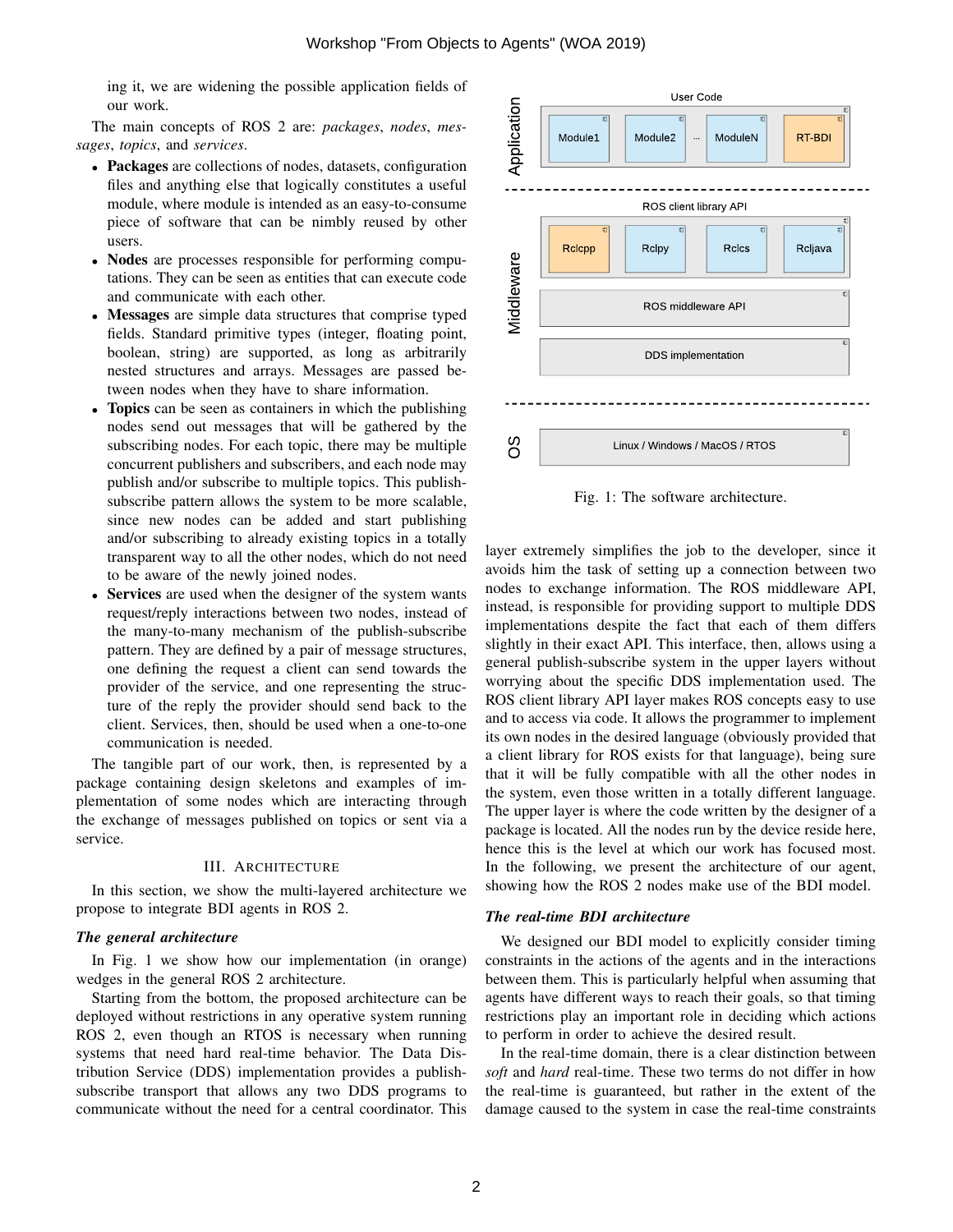are not met. In a soft real-time agent, missing a deadline may prevent the data to be processed or the behavior of the agent from being accurate, but it will not be considered as a catastrophic failure by the system. Conversely, a hard realtime system will treat as a failure the non-fulfillment of its temporal restricted responsibilities.

Since our work operates at a high-level layer, being almost completely transparent to those low-level components responsible for achieving hard real-time constraints, it can only guarantee soft real-time constraints. Missing a deadline, then, should be tolerated by the system.

In our model, the designer of the MAS will define a *deadline* for desires, namely the time the agent has to accomplish that goal, while for plans it represents the maximum time required to complete a plan.



Fig. 2: The agent architecture.

A real-time agent is represented as a tuple defined by the name of the agent, its belief-set, its desire-set and the set of all possible applicable plans. These are pre-defined, and they represent what an agent could know about the world, which are the goals it could achieve, and how it can interact with the surrounding environment to accomplish that goal. Currently, a plan is a sequence of actions defined by the designer but, in future work, we will consider the development of an automated planner in order to make more flexible agents, which will be able to autonomously build a plan.

In Fig. 2 we illustrate the relationships between the elements constituting an agent, highlighting how the ROS 2 part interacts with the real-time BDI model.

# *Beliefs*

The elements of the belief-set are defined as couples composed by a string, which identifies the belief, and a value assigned to that belief, which could be of any type supported by ROS 2 messages. In the following, the BNF grammar of a belief.

> <belief> ::= <name> <term exp> <name> ::= string <term\_exp> ::= boolean | string | int | float

# *Desires*

The elements of the desire-set are expressed by a tuple: the goal that has to be achieved, represented by the desired belief, a set of preconditions that will trigger the desire when all of them are satisfied, a variable stating which is the priority of that goal and a variable indicating the deadline, that is the time the agent has to complete the intention selected to achieve the goal.

```
<desire> ::= <belief> <precond> <priority> <deadline>
\langleprecond> ::= \epsilon | \langleprecond> \langlebelief>
<priority>::= int
<deadl i ne>: : = f l oat
```
In future work, the last two parameters should be inferred directly by the agent, that should be able to autonomously decide which goal should have priority over the others, and how much time each desire should take in order to be satisfied. In this phase, predetermine such values is a task left to the designer.

# *Plans*

The plan-set contains all the possible plans an agent can execute. The scheduler will choose a plan on the basis of the goal it wants to achieve, on its current beliefs, on its priority and on the executing time being available.

| <plan></plan>                           | ::= <name> <desire> <precond> <context><br/><priority> <deadline> <body></body></deadline></priority></context></precond></desire></name> |
|-----------------------------------------|-------------------------------------------------------------------------------------------------------------------------------------------|
|                                         | $<$ name> ::= string                                                                                                                      |
|                                         | $\vert$ <precond> ::= <math>\epsilon</math>   <precond> <belief></belief></precond></precond>                                             |
|                                         | $\text{const}$ ::= $\epsilon$   $\text{const}$ $\text{const}$ $\text{shift}$                                                              |
| $\vert$ <priority> ::= int</priority>   |                                                                                                                                           |
| $\vert$ <deadline> ::= float</deadline> |                                                                                                                                           |

Indeed, when specifying a plan, the designer should explicit, besides the *body* of the plan (i.e. the actions to perform), also the priority of that plan (in order to make the scheduler choose rapidly among a number of possible plans) and the maximum time required by the plan to complete.

We decided to split the concept of *current beliefs* into two different data structures, preconditions and context, since the conditions necessary for the activation of a plan could be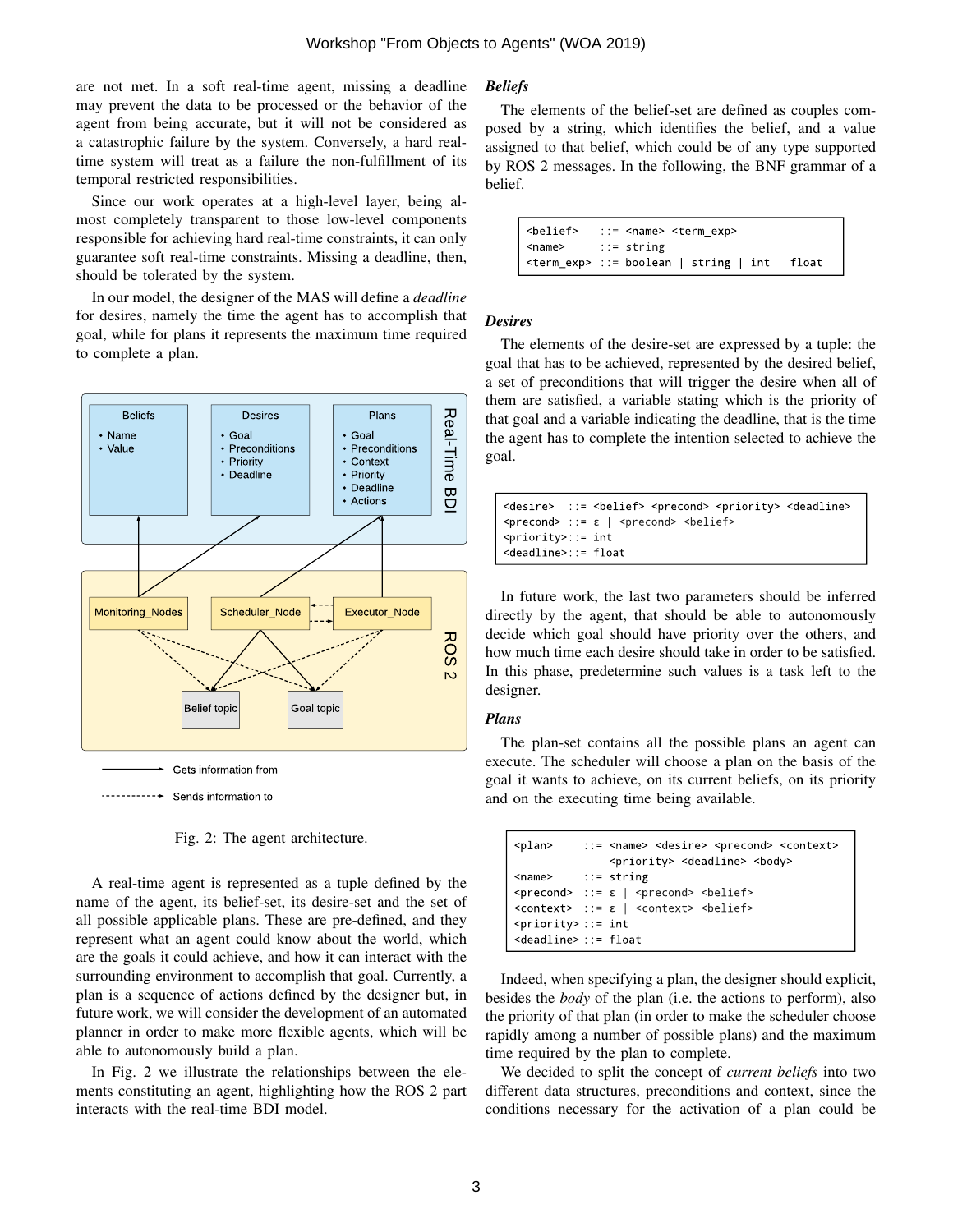different from the ones that must hold during its execution. For instance, a drone could require to be fully charged as the only precondition to start a journey, but requiring the wind speed to stay below 10 km/h to continue its traveling and not land immediately. Preconditions are those beliefs that must hold at the very start of the plan selection, so the necessary conditions for the scheduler to consider the plan an applicable plan in the current situation. The context, instead, is the set of beliefs that must hold for the entire execution of the plan, causing the failure of the plan otherwise. This is particularly useful in highly dynamic environments where important beliefs are updated frequently. Obviously, not all the plans with the same goal must have the same preconditions and context.

The agent's nodes, running in Ros 2, use these structures to instantiate at run-time the actual beliefs, goals, and intentions of the agent.

The monitoring nodes (i.e. those nodes responsible for sensing the environment and monitoring the internal state of the agent) take from the real-time BDI model the representation of those beliefs and desires that could belong to the agent, and instantiate at run-time a message corresponding to the actual belief/desire when perceived/generated. This message, then, will be published to the appropriate topic.

The scheduler node, which is the reasoner of the agent, is continuously listening on belief and goal topics, updating the belief-set and the desire-set whenever a message on these topics is published. Furthermore, since such an update could be meaningful for the failure or instantiation of a plan, or for the activation of a pending one, the scheduler will check if a reschedule is necessary every time a node publishes to those topics.

In case a new schedule has been processed, this will be sent to the executor node, which is the node that actually executes step by step the actions of the currently selected plan. An executor node is necessary because executing a plan is a blocking operation, and leaving this task to the scheduler would have meant preventing any rescheduling until the current plan either fails or succeeds, causing the system to be very unresponsive.

The executor node, during the execution of a plan, will send messages to the belief and goal topic to make all the nodes subscribed to them know about the changes in agent's belief or the completion of a goal. This is important because some beliefs cannot be generated by the monitoring nodes, but have to be inferred from the actions of the agent. For instance, a robot vacuum could not rely on sensors to know if it has scoured the entire room, but this information can be provided from the executor node, that will publish the belief *Room cleaned, true* when a plan for cleaning the room has been completed, implying that the room has also been entirely scoured.

In the next section, we discuss more in depth how we implemented the architecture in ROS 2.

## IV. IMPLEMENTATION

As briefly introduced previously, our package strongly relies upon the advantages provided by the publish-subscribe system implemented in ROS 2.

The reason why we decided to make the monitoring nodes and executor use topics instead of services, preferring a manyto-many communication even though a one-to-one could seem more straightforward, is scalability. With this solution, in fact, the designer should not take care of the communication between a newly added node and other nodes which can potentially be interested in the info the node is meant to share, but it is sufficient that the new node publishes the message to the proper topic.

The main listener on belief and goal topics is the scheduler that, by subscribing to them, is constantly updated on the state of the device. This node, every time either beliefs or desires are updated, reschedules the intentions of the agent on the basis of the priorities and deadlines of its current desires, if necessary. This choice is made by exploring the set of plans, searching for all the applicable ones, and scheduling a sequence of plans which can guarantee at least the achievement of the most critical goals (i.e. the ones with the highest priority).

Once the scheduler has decided the order in which the plans should be executed, it communicates the sequence to the executor via a service, as it is the only node interested in this information. The main task of the executor is to control the execution and to publish messages to the belief topic, in the case where an action performed by the agent changes any of its states, or to the goal topic when an intention finishes, achieving the goal. If the plan, instead, finishes due to a failure, there can be two reasons: the first one involves the executor encountering an error during the execution (e.g. an exception is raised). In this case, the node sends a message to the scheduler node via a service, asking for a rescheduling. The second reason is that one condition of the context does not hold anymore. In this case, the executor should do nothing, as the scheduler will be autonomously aware of the fact, starting immediately a rescheduling.

We now illustrate the most relevant parts of the implementation and the solutions we found to overcome some of the limits of ROS 2.

#### *Message structure*

ROS 2 does not allow to use generic types for message fields, hence there is no way to use the same message to represent, for instance, both a boolean-typed and a string-typed belief. To cope with this limitation, we took into consideration two different solutions: the first one consists in providing eight different types of messages, representing the four standard primitive types (boolean, string, int, and float) for both beliefs and desires, while the second one involves only two types of messages, one for beliefs and one for desires, having a field for each primitive type.

Despite the last choice would allow a cleaner code, it forces the developer to find a way to make the nodes understand which is the intended value type among all the fields.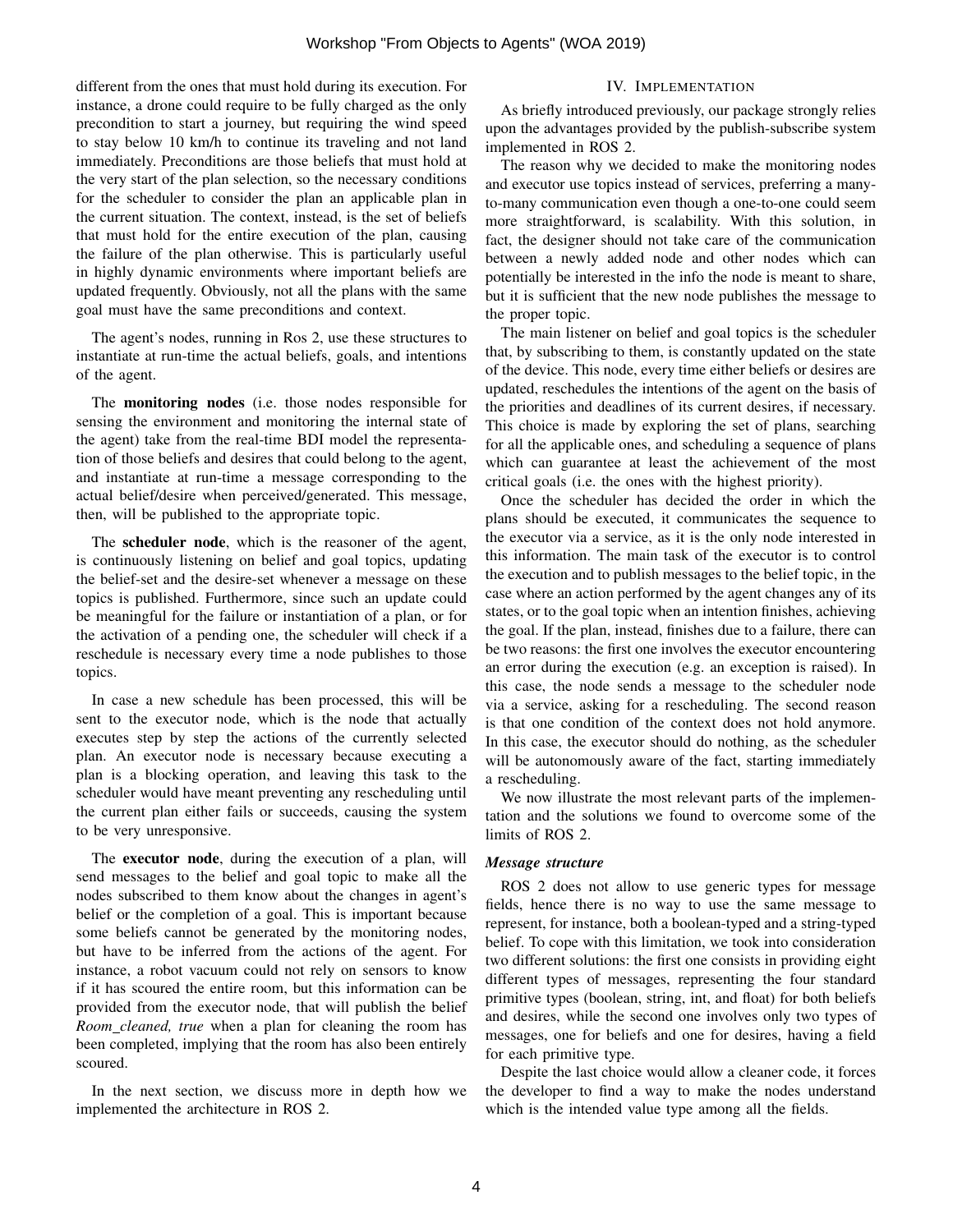We implemented four different ROS 2 messages describing a belief (containing the name of the belief and its corresponding value) and four different ROS 2 messages describing a desire (containing the goal's name, value, priority, and deadline).

## *Belief and desire representation*

Beliefs and desires can be represented by messages when they are simply treated as information that should be exchanged between nodes, but when nodes need to use that information; for instance, to check if they have a suitable plan to deal with an incoming desire, nodes have to be encapsulated in a more standard structure to be easily handled. For this reason, when the scheduler node acquires the information that a new belief or desire has been published on the proper topic, it instantiates a new Belief or Goal object, passing into the constructor the fields contained in the message. Then, this new object will be added to the belief-set if being a belief, or will try to activate a new plan if being a goal.

Obviously, since we have eight different messages, we also need eight different classes to encapsulate every type of possible belief and desire.

#### *Nodes*

As introduced in Section III, we have different nodes with different purposes. The monitoring nodes give information about the perception the agent has of the environment and its internal state, instantiating also the goals when their preconditions are met. In a real-case scenario, the majority of such nodes are implemented by the vendor of the device running ROS 2, and the only job left to the designer of the agent is to forward the information coming from these nodes to the appropriate topic. The scheduler is the main consumer of this information.

In the following, Algorithm 1 describes the main function to reschedule an intention.

| Algorithm 1 |                                                                            |  |
|-------------|----------------------------------------------------------------------------|--|
|             | 1: <b>procedure</b> RESCHEDULEINTENTION(Goal g)                            |  |
| 2:          | <i>possiblePlans</i> $\leftarrow$ empty array of possible plans            |  |
| 3:          | <i>chosenPlan</i> $\leftarrow$ the plan to be executed                     |  |
| 4:          | for each plan $p$ in plan-set do                                           |  |
| 5:          | <b>if</b> $p\text{.}verifyGoal(g) \& p\text{.}verifyPrec(desire-set)$ then |  |
| 6:          | add $p$ to possiblePlans                                                   |  |
| 7:          | sortBySuitability(possiblePlans)                                           |  |
| 8:          | for each plan $p$ in <i>possiblePlans</i> do                               |  |
| 9:          | <b>if</b> checkIfSchedulable(p) <b>then</b>                                |  |
| 10:         | chosenPlan $\leftarrow p$                                                  |  |
| 11:         | <i>break</i>                                                               |  |
| 12:         | sendToExecutor(chosenPlan)                                                 |  |

It is composed of four steps: first, it collects all the possible plans by selecting those designed to reach the desired goal and whose preconditions are respected (lines 5-7). Then, it sorts them by suitability. In our implementation, the most suitable plan is the one having the greatest priority value being less or equal than the goal's priority value (here we assume that lower is the priority value, more urgent is the desire). This way, we give precedence to those plans that at the same time respect the priority required by the goal and are the less invasive, hence leaving room for more urgent plans that may come later. The third step involves deadlines: the algorithm checks every plan in the sorted order until it finds one whose deadline fits in the current schedule (lines 9-12). In case there is no way to insert that plan into the current schedule, the scheduler checks if the desire it is taking into consideration has a higher priority then any of the desires for which a plan has been previously added to the schedule. If that is the case, that plan will be deleted from the scheduling queue and the third step is repeated, otherwise the considered desire is added to the pending ones, waiting for a new reschedule. We preferred to not include this case in our pseudocode for clarity. Finally, the new schedule is sent to the executor, which will manage the execution of the new intention.

## *Plan structure*

To ensure that the scheduler will be able to process all the plans made available by the designer, we decided to force every plan to derive from a superclass called Plan. This decision brings at least two advantages: the first one is that, since every plan has the same basic declarations, we guarantee that all the plans have the same structure and the same fundamental functions. Secondly, this allowed us to have collections of plans, simplifying a lot the data structures in both the scheduler and executor nodes.

Scheduler and executor, then, are guaranteed that the three functions declared in the superclass will be defined in every instantiated plan. We illustrate these functions by showing how we designed a robot vacuum's plan for cleaning a room.

Algorithm 2 defines how the scheduler should check if the plan is suitable to achieve the requested desire. In our example, the scheduler checks if the instantiated goal has the same name of the plan's goal (e.g. *clean room*) and the same value (e.g. *true*).

| Algorithm 2 |                                                      |
|-------------|------------------------------------------------------|
|             | 1: <b>procedure</b> VERIFYGOAL(Goal goal)            |
| 2:          | if $plan.goal.name = goal.name$ then                 |
| 3:          | <b>if</b> $plan.goal.value = goal.value = true$ then |
| 4:          | return true                                          |
| 5.          | return false                                         |

Algorithm 3 has to implement the procedures needed to check if the plan is applicable given the agent's set of beliefs. In our case we designed the plan so that the first precondition is *battery charge, 15*, which means that a minimum of 15 % of remaining charge is necessary for the robot to start this plan (otherwise the function will return false). The second precondition is *room clean, false*, hence the agent should have the perception (i.e. the belief) that the room is dirty.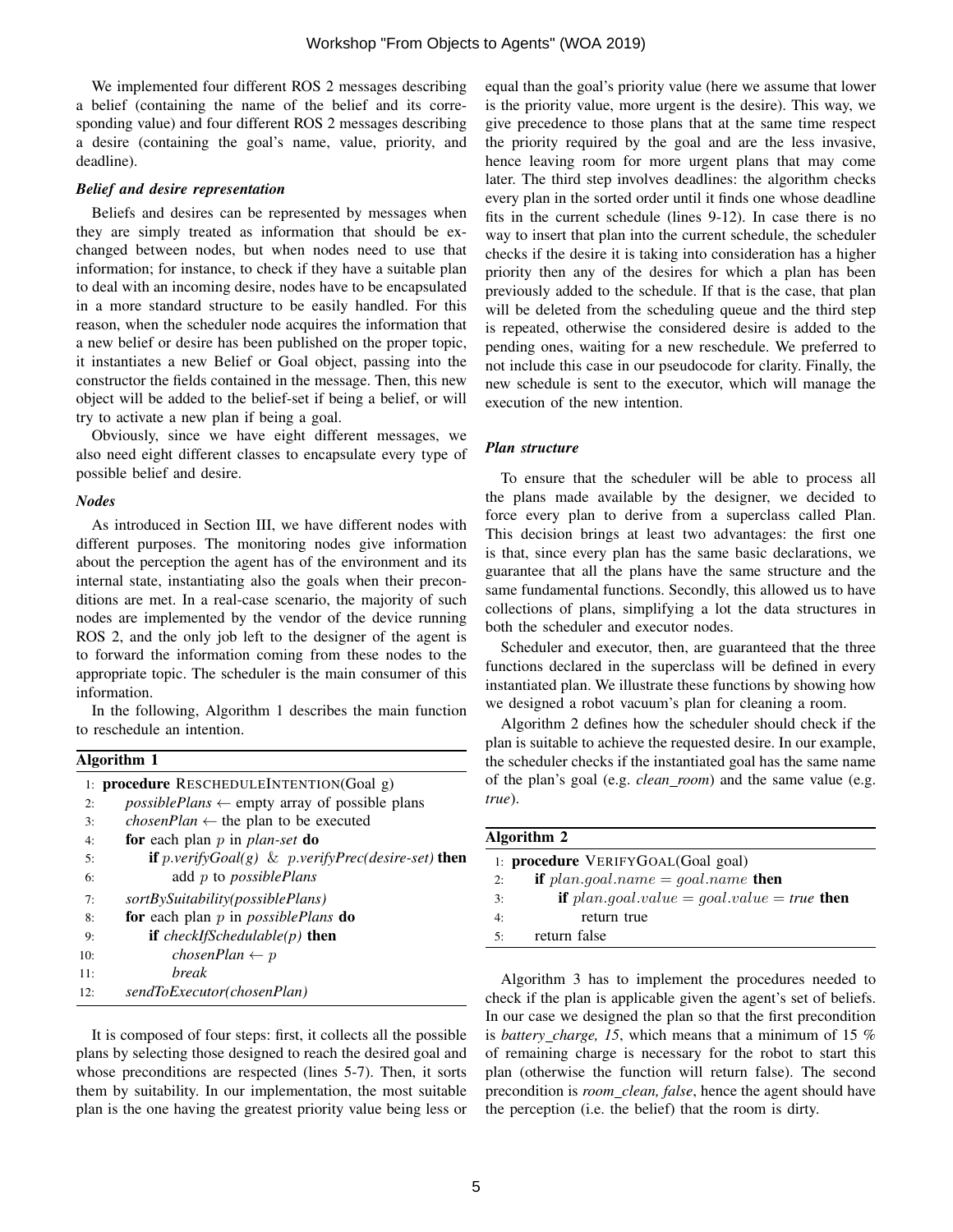| Algorithm 3 |
|-------------|
|-------------|

|     | 1: procedure VERIFYPRECONDITIONS(Belief[] belief-set)           |
|-----|-----------------------------------------------------------------|
| 2:  | for each belief b in belief-set do                              |
| 3:  | <b>if</b> $b.name = plan.precondition[0].name$ <b>then</b>      |
| 4:  | <b>if</b> $b.value < plan. precondition[0].value$ then          |
| 5:  | return false                                                    |
| 6:  | for each belief b in belief-set do                              |
| 7:  | <b>if</b> $b.name = plan.precondition[1].name$ <b>then</b>      |
| 8:  | <b>if</b> $b.value \neq plan.precondition[1].value$ <b>then</b> |
| 9:  | return false                                                    |
| 10: | return true                                                     |

Algorithm 4 defines the actions the agent should perform in case the scheduler chooses that plan as the next plan to be executed.

| Algorithm 4 |                                                                    |
|-------------|--------------------------------------------------------------------|
|             | 1: procedure ACTIVATEPLAN                                          |
| 2:          | qoto(room)                                                         |
| 3:          | startVacuum                                                        |
| 4:          | while room_clean = false do                                        |
| 5:          | $r \text{o} \text{a} \text{m} \text{r} \text{o} \text{o} \text{m}$ |
| 6:          | stopVacuum                                                         |

The designer of a plan, besides implementing these three functions, has to instantiate in the class constructor the parameters declared in the superclass, namely: the plan's name, the goal that it achieves, preconditions, context, priority, and deadline.

#### V. RELATED WORK AND FUTURE WORK

The source code and an implementation example are available at https://github.com/ElDivinCodino/ROS2BDI. In such an example, we simulated the behavior of a robot vacuum having three different sensors that check the cleanliness of the rooms, the charge of the battery, and the filling level of the dirt tank, and being able to activate different plans depending on the situation. This implementation, despite a scheduling algorithm being still raw, shows that the robot is able to autonomously take smart decisions, planning midterm strategies in order to adapt to the priorities given by the different desires that originate during the simulation. Further experiments involving a simulated MAS are planned, so as to have a more complex environment that allows us to formally compare our work with other state-of-the-art frameworks, as JADE [9], Jason [10] or JACK [11].

JADE, a framework written in Java, simplifies the development of intelligent multi-agent systems by offering to the developer desirable features, such as FIPA-compliant specifications, a distributed platform (agents can be split on different hosts), parallel task execution and a GUI to manage several agents and agent platforms. The JACK framework exploits the Java Virtual Machine to build multi-agent architectures. It implements the BDI model by extending the Java language,

adding concepts such as *agent*, *plan*, and *event* as first-class components of the language. Although JADE and JACK are very powerful tools, extending an already existing language requires constant maintenance of the framework. Indeed, JACK's syntax supports Java versions until J2SE 1.4, hence important features such as annotations and generics are not available. Due to the structure of ROS 2, we do not face this problem, since it is continuously maintained by the ROS community, which deals with the changes in the language by updating the ROS client library API layer. We took inspiration from JACK for the design of our plans, which describe the exact sequence of actions an agent should perform, in order to reach the goal, when a given event occurs. However, in future, we will also consider implementing a planner that allows the agent to autonomously build a plan, similarly to what currently do solvers based on STRIPS [12] and PDDL [13] languages. This will greatly improve the adaptability of the agent, making it able to find a suitable plan also in unforeseen situations. Another relevant improvement, to make the design of our agent easier, concerns a design tool similar to the one developed for JACK. Indeed, the main problem with ROS 2 is about its learning curve, as while once reached an intermediate level of knowledge ROS 2 is pretty easy to manage, the first steps can be problematic, especially for a developer which does not have a strong C<sup>++</sup> background. Such a tool would provide the visual representation of the various components and of the links between them, creating and editing the appropriate design skeletons, i.e. well-formed and already linked files whose implementation can be developed further at any time.

During the design of our BDI architecture, we followed the real-time approach proposed in the ARTS architecture [14]. This work is particularly interesting because it introduces in a BDI architecture the concepts of deadline and priority for goals and plans, scheduling intentions so as to make the highest priority intentions achieved by their deadlines. This comes together with a *deadline monotonic intention scheduling algorithm* which, although it does not output the optimal schedule, gives precedence to the most urgent intentions. We designed our scheduler to have the same behavior. An important improvement to the decision-making process of the agent concerns adding a dynamic inference of the priority and the deadline of a desire. Indeed, while now the task of assigning such values to each possible desire is left to the designer, there could be situations where these values may change on the basis of the situation, or simply the designer could not know a priori how much time a plan will need in order to complete.

The idea of having a process dedicated to the management of the execution of intentions is inspired by [14] and [15]. These architectures, however, demand to one single process (called, respectively, *executor* and *interpreter*) both the activities of selecting and executing a plan, while we decided to split these tasks into two different processes for the reasons explained in Section III.

Concerning strictly the robotics field, the BDI model is often applied in very specific contexts such as robot com